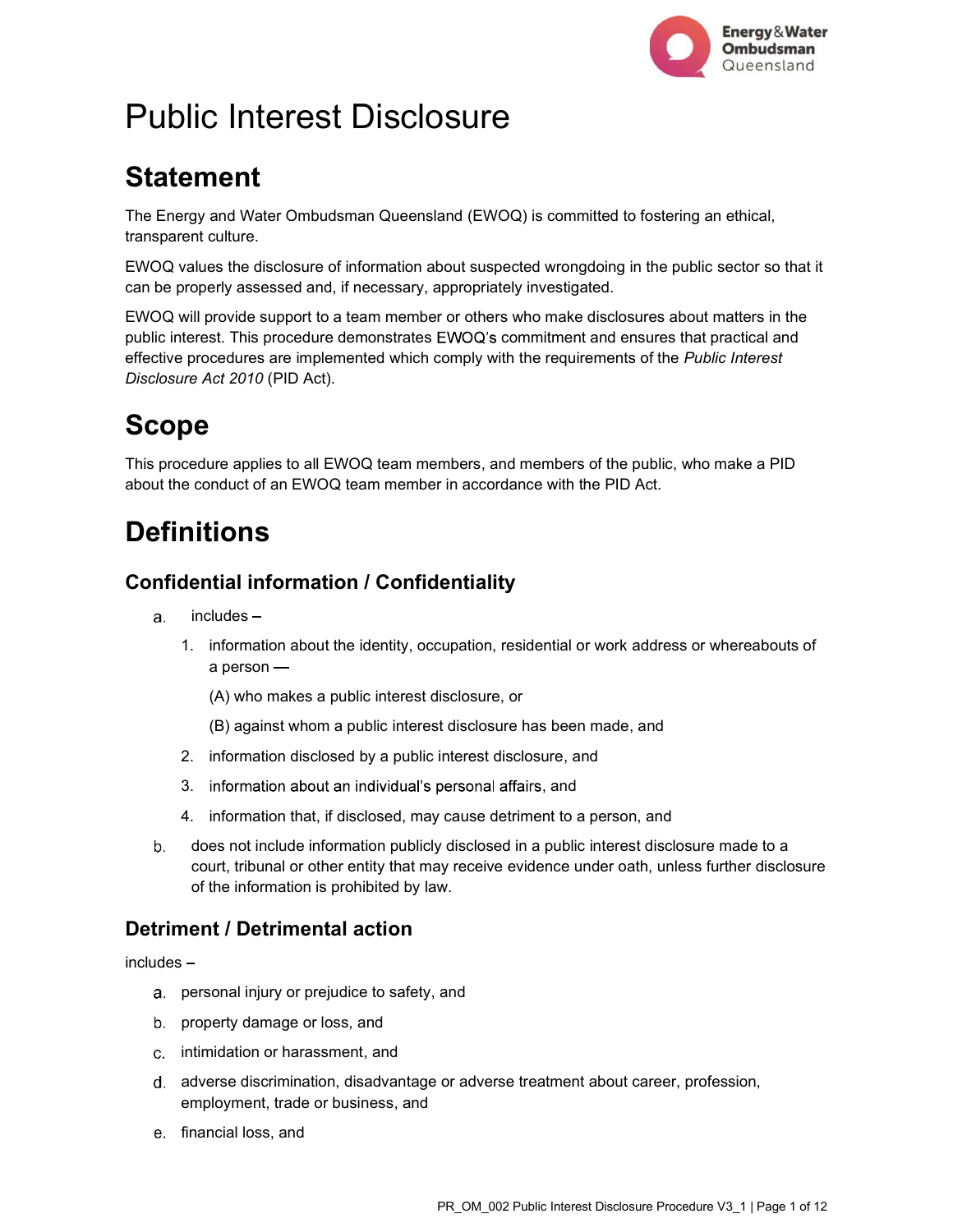damage to reputation, including, for example, personal, professional or business reputation

### Disability

As defined in section 11 of the Disability Services Act 2006

### Discloser

A person who makes a disclosure in accordance with the Public Interest Disclosure Act 2010.

### Maladministration

As defined in schedule 4 of the Public Interest Disclosure Act 2010

### Natural justice

Also referred to as 'procedural fairness' applies to any decision that can affect the rights, interests or expectations of individuals in a direct or immediate way. Natural justice is at law a safeguard applying to an individual whose rights or interests are being affected.

The rules of natural justice, which have been developed to ensure that decision-making is fair and reasonable, are:

- avoid bias, and
- give a fair hearing.

act only on the basis of logically probative evidence

### Proper authority

A person or organisation that is authorised under the Public Interest Disclosure Act 2010 to receive disclosures.

### Reasonable management action

Action taken by a manager in relation to an employee, includes any of the following taken by the manager -

- a. a reasonable appraisal of the employee's work performance
- a reasonable requirement that the employee undertake counselling
- a reasonable suspension of the employee from the employment workplace
- d. a reasonable disciplinary action
- a reasonable action to transfer or deploy the employee
- f. a reasonable action to end the employee's employment by way of redundancy or retrenchment
- g. a reasonable action in relation to an action mentioned in paragraphs (a) to (f)
- h. a reasonable action in relation to the employee's failure to obtain a promotion, reclassification, transfer or benefit, or to retain a benefit, in relation to the employee's employment.

### Reprisal

As defined in the Public Interest Disclosure Act 2010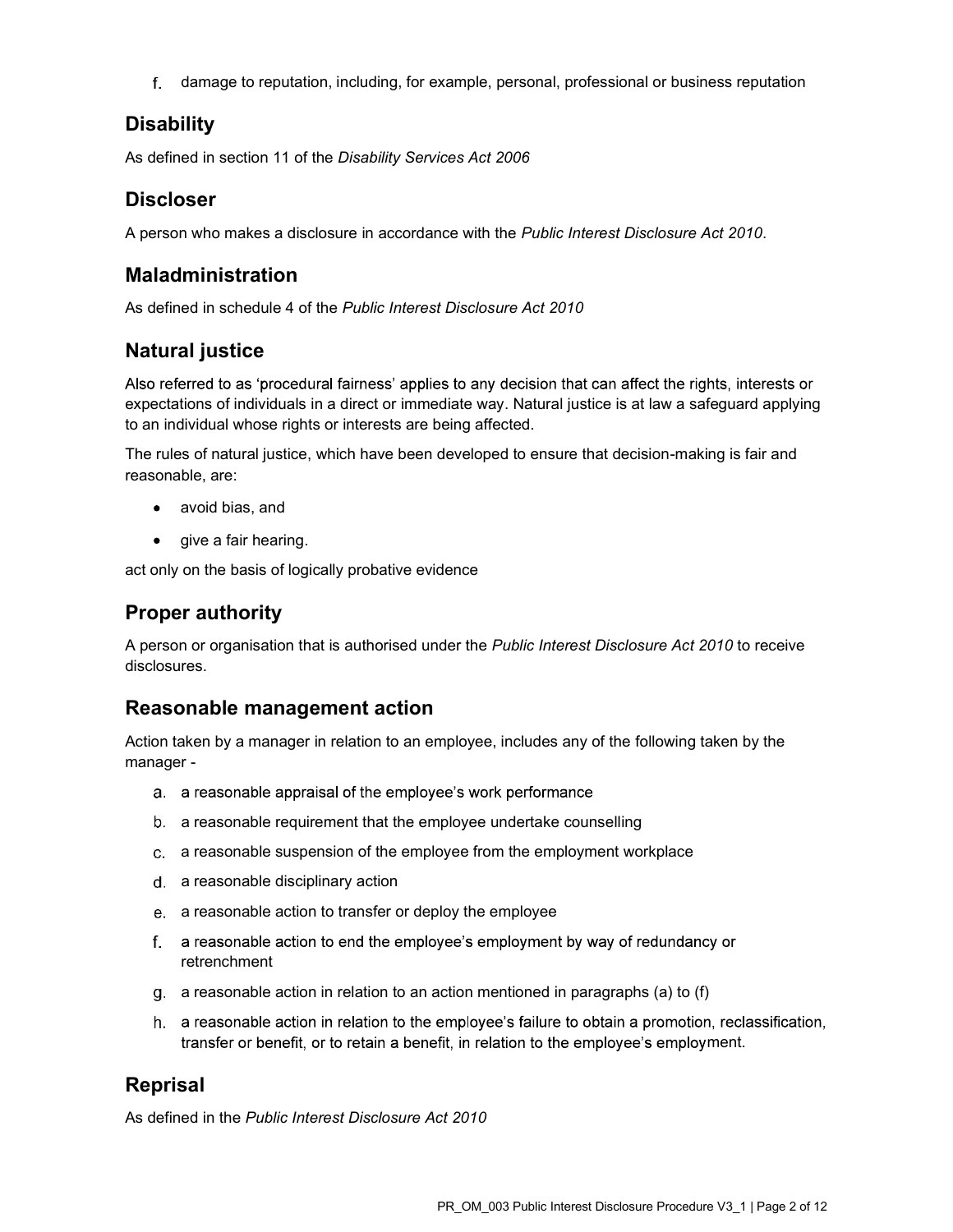### Substantial and specific

Substantial means 'of a significant or considerable degree'. It must be more than trivial or minimal and have some weight or importance.

Specific means 'precise or particular'. This refers to conduct or detriment that is able to be identified or particularised as opposed to broad or general concerns or criticisms.

### Team member

An employee of Energy and Water Ombudsman Queensland includes a person engaged by Energy and Water Ombudsman Queensland under a contract of service.

## Purpose

By complying with the PID Act, the Energy and Water Ombudsman Queensland will:

- promote the public interest by facilitating Public Interest Disclosures (PID) of wrongdoing  $\bullet$
- ensure that PIDs are properly assessed and, where appropriate, properly investigated and dealt with
- ensure appropriate consideration is given to the interests of persons who are the subject of a PID
- $\bullet$ ensure protection from reprisal is afforded to persons making PID.

As required under the PID Act, the Energy and Water Ombudsman will implement procedures to ensure that:

- any public officer who makes a PID is given appropriate support
- PIDs made to the Energy and Water Ombudsman Queensland are properly assessed and, where appropriate, properly investigated and dealt with
- appropriate action is taken in relation to any wrongdoing which is the subject of a PID
- a management program for PIDs made to the Energy and Water Ombudsman Queensland, consistent with the standards issued by the Queensland Ombudsman, is developed and implemented
- public officers who make PIDs are offered protection from reprisal by the Energy and Water Ombudsman Queensland.

The Energy and Water Ombudsman Queensland PID Procedure is available for public viewing at EWOQ - Our policies. The PID Procedure will be reviewed annually and updated as required to ensure it meets the requirements of the PID Act and the standards issued by the Queensland Ombudsman.

# Public Interest Disclosure Management Program

The Energy and Water Ombudsman has overall responsibility for ensuring that the Energy and Water Ombudsman Queensland develops, implements and maintains a PID Management Program. The Energy and Water Ombudsman Queensland PID Management Program encompasses:

- commitment to encouraging the internal reporting of wrongdoing
- senior management endorsement of the value to the Energy and Water Ombudsman Queensland of PIDs and the proper management of PIDs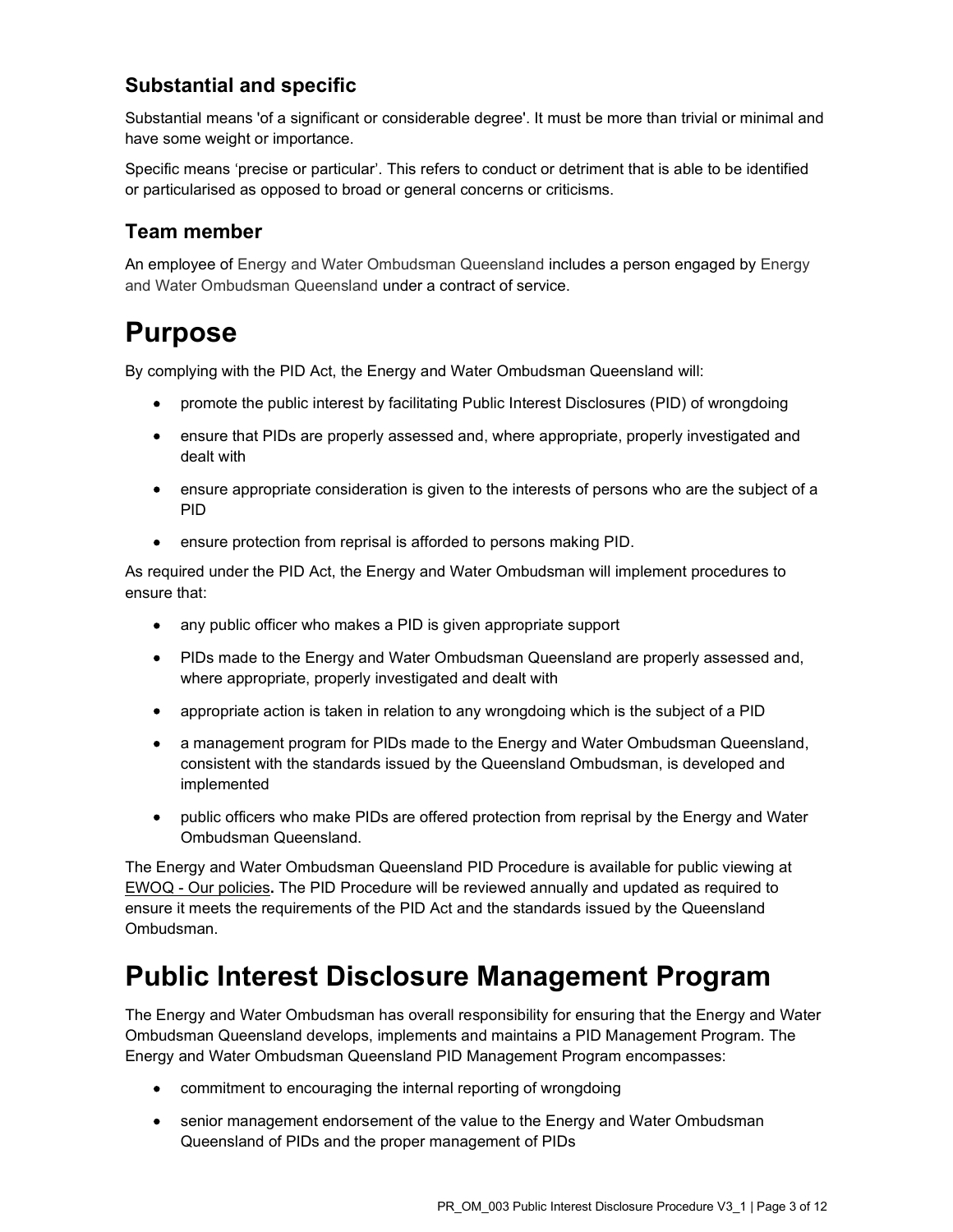- a communication strategy to raise awareness among team members about PIDs and the Energy and Water Ombudsman Queensland PID Procedure
- a training strategy to give team members access to training about how to make a PID, information on the support available to a discloser, and advice on how PIDs will be managed
- specialist training and awareness about PIDs for the Leadership Team and other staff who may receive or manage PIDs, disclosers or workplace issues relating to PIDs
- the appointment of a specialist officer to be responsible for issues related to the management of PIDs
- an induction program for new team members and team members returning to the Energy and Water Ombudsman Queensland workforce after a period of leave
- ensuring effective systems and procedures are in place so that issues and outcomes from PIDs inform improvements to service delivery, business processes and internal controls
- regular review of the PID Procedure and evaluation of the effectiveness of the PID Management Program.

# Organisational commitment to encourage internal reporting of wrongdoing

The Leadership Team of the Energy and Water Ombudsman Queensland:

- recognise the important role disclosers play in identifying wrongdoing and thus improving the integrity and performance of the Energy and Water Ombudsman Queensland and deterring wrongdoing
- is committed to ensuring that PIDs are properly assessed, investigated and dealt with
- recognises the value and importance of providing protection to team members who report wrongdoing using appropriate internal or external channels
- is committed to ensuring that appropriate consideration is given to the interests of persons who are the subject of a PID.

The Energy and Water Ombudsman will take all reasonable steps to protect a team member from any detrimental action by way of a reprisal taken because they have made a PID.

## Leadership Team endorsement

The Leadership Team recognise that, in order for the Energy and Water Ombudsman Queensland to have a successful disclosure program, it is critical that the Leadership Team commit to the implementation of the Energy and Water Ombudsman Queensland PID Management Plan and procedure in relation to disclosures.

The Leadership Team encourage any team member who considers that they have witnessed wrongdoing to come forward and make a disclosure. The Leadership Team believe that disclosing wrongdoing is in accordance with the Energy and Water Ombudsman Queensland's ethical culture, in particular, acting with integrity. It recognises the benefit to the Energy and Water Ombudsman Queensland of encouraging team members to report wrongdoing.

When team members come forward with information about wrongdoing, managers commit to:

protecting the dignity, wellbeing, career interests and good name of all persons involved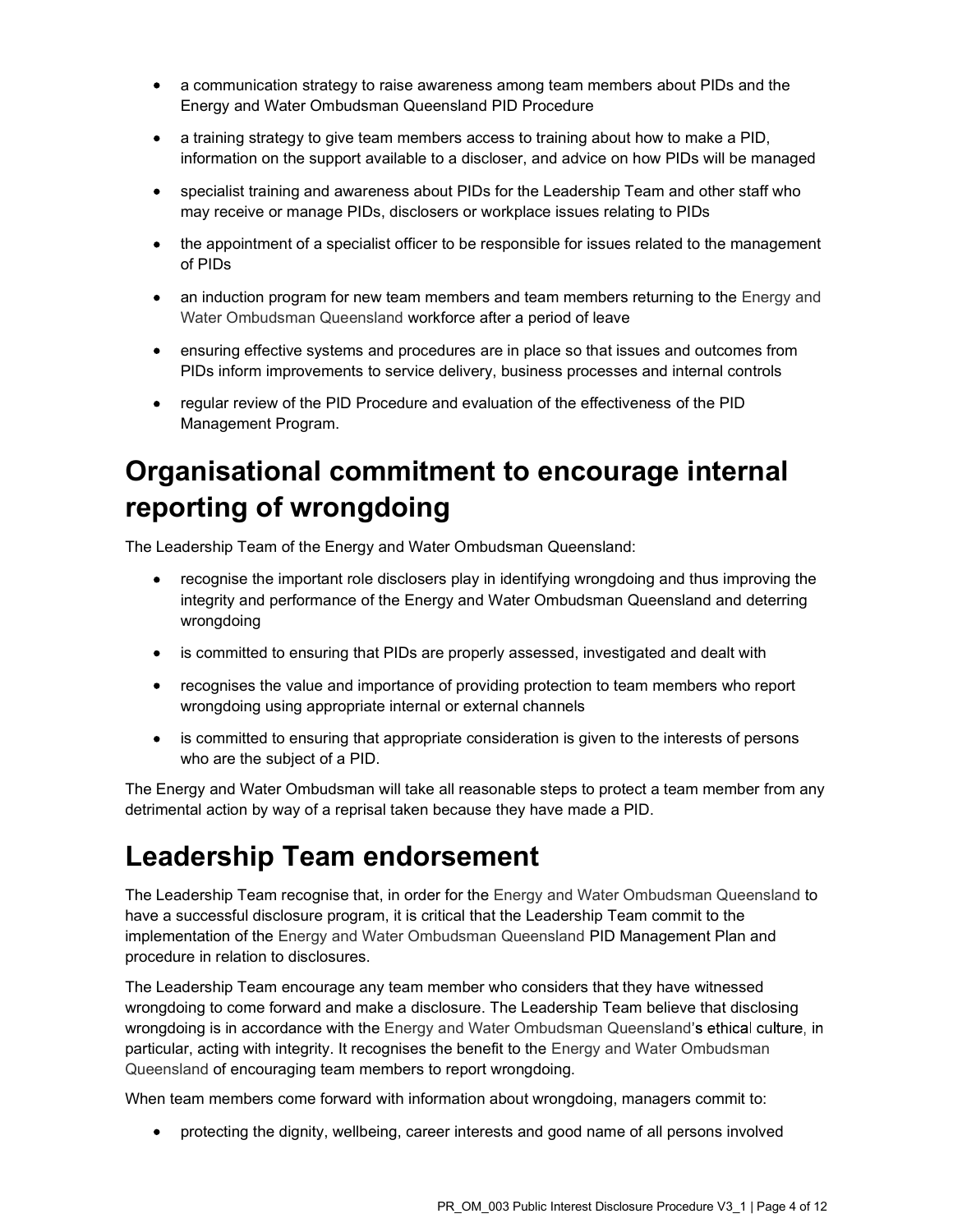- protecting the discloser from any adverse action taken as a result of making the disclosure
- dealing efficiently and effectively with any bullying, harassment, unfair treatment, victimisation or discrimination that results from a disclosure as a breach of the Energy and Water Ombudsman Queensland
- responding to the disclosure thoroughly and impartially
- taking appropriate action to deal with wrongdoing
- keeping the discloser informed of progress and the outcome.

The Leadership Team also recognise that members of the public may have information about the operations of Energy and Water Ombudsman Queensland that meets the criteria for a PID. Members of the public are encouraged to report this information to the PID Coordinator. A PID made by a member of the public will be acknowledged. The discloser will be informed about the outcome of the PID assessment and any action taken as a result of the disclosure.

# Delegated officer responsible for issues related to the management of PIDs

The Energy and Water Ombudsman is the delegated officer responsible for issues related to the management of PIDs. The Energy and Water Ombudsman has delegated a PID Coordinator who has:

- direct access to the Energy and Water Ombudsman in relation to PID matters
- delegated authority to appropriately manage PIDs
- access to resources to allow for the proper management of PIDs.

A member of the public or a team member of the Energy and Water Ombudsman Queensland can make a disclosure to the PID Coordinator by way of:

Email: PID@ewoq.com.au

Letter:

PID Coordinator

GPO Box 3640

Brisbane South BC Qld 4101

Telephone: 1800 662 837 (ask for the PID Coordinator)

### About Public Interest Disclosures

### What is a Public Interest Disclosure?

Under the PID Act, any person can make a disclosure about a:

- substantial and specific danger to the health or safety of a person with a disability
- the commission of an offence, or contravention of a condition imposed under a provision of legislation mentioned in Schedule 2 of the PID Act, if the offence or contravention would be a substantial and specific danger to the environment
- reprisal because of a belief that a person has made, or intends to make a disclosure.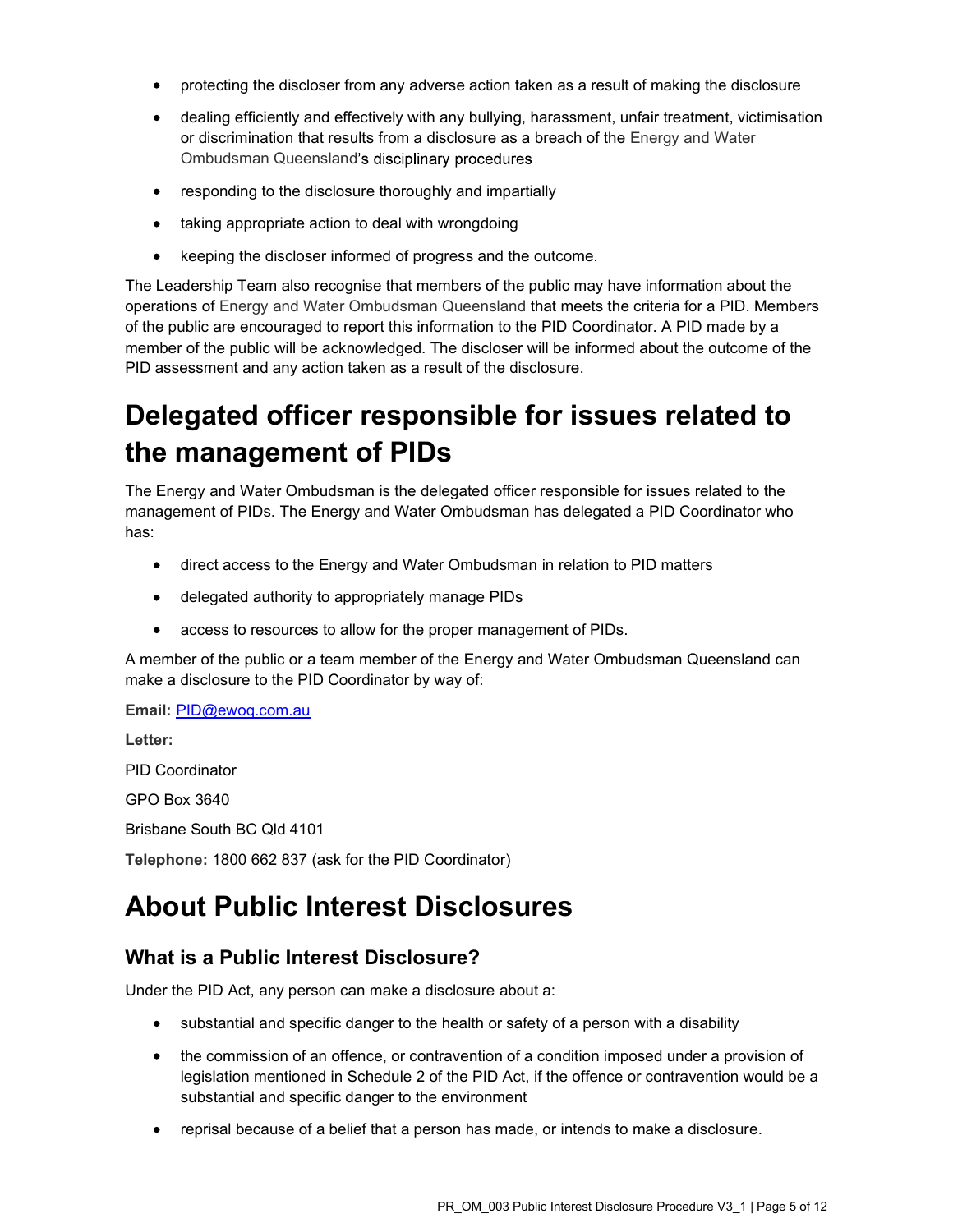In addition, public sector officers can make a disclosure about the following public interest matters:

- corrupt conduct
- maladministration that adversely affects a person's interests in a substantial and specific way
- a substantial misuse of public resources
- a substantial and specific danger to public health or safety
- $\bullet$ substantial and specific danger to the environment.

A discloser can have either a 'reasonable belief' that wrongdoing has occurred or provide evidence which tends to show the wrongdoing has occurred.

A disclosure amounts to a PID and is covered by the PID Act even if the:

- $\bullet$  discloser reports the information as part of their duties  $-$  such as an auditor reporting a fraud or an occupational health and safety officer reporting a safety breach
- $\bullet$  disclosure is made anonymously  $-$  the discloser is not required to give their name or any identifying information
- $\bullet$  discloser has not identified the material as a PID  $-i$  it is up to the Energy and Water Ombudsman Queensland to assess information received and decide if it is a PID
- $\bullet$  disclosure is unsubstantiated following investigation  $-$  the discloser is protected when the information they provide is assessed as a PID, whether or not it is subsequently investigated
- or found to be substantiated.  $\bullet$

### Who can a Public Interest Disclosure be disclosed to?

A PID must be made to the 'proper authority' to receive disclosures of the type being made.

Disclosers are encouraged to make a disclosure to the General Manager - Strategy, Operations and Governance, Energy and Water Ombudsman Queensland first. If the matter is not resolved, or the discloser is concerned about confidentiality, the disclosure may be made to another appropriate agency.

| Conduct                                                      | <b>Appropriate Entity</b>                                                                                                                   |
|--------------------------------------------------------------|---------------------------------------------------------------------------------------------------------------------------------------------|
| Corrupt conduct                                              | Crime and Corruption Commission                                                                                                             |
| Danger to public health or safety                            | Queensland Health; Health Ombudsman; Workplace<br>Health and Safety Queensland; Queensland Police<br>Service; or the relevant local council |
| Danger to health and safety of a person<br>with a disability | Department of Communities, Disability Services and<br>Seniors; Adult Guardian; Department of Health;<br>Queensland Police Service           |
| Danger to environment                                        | Department of Environment and Science or the<br>relevant local council                                                                      |
| Substantial loss of public funds                             | Queensland Audit Office                                                                                                                     |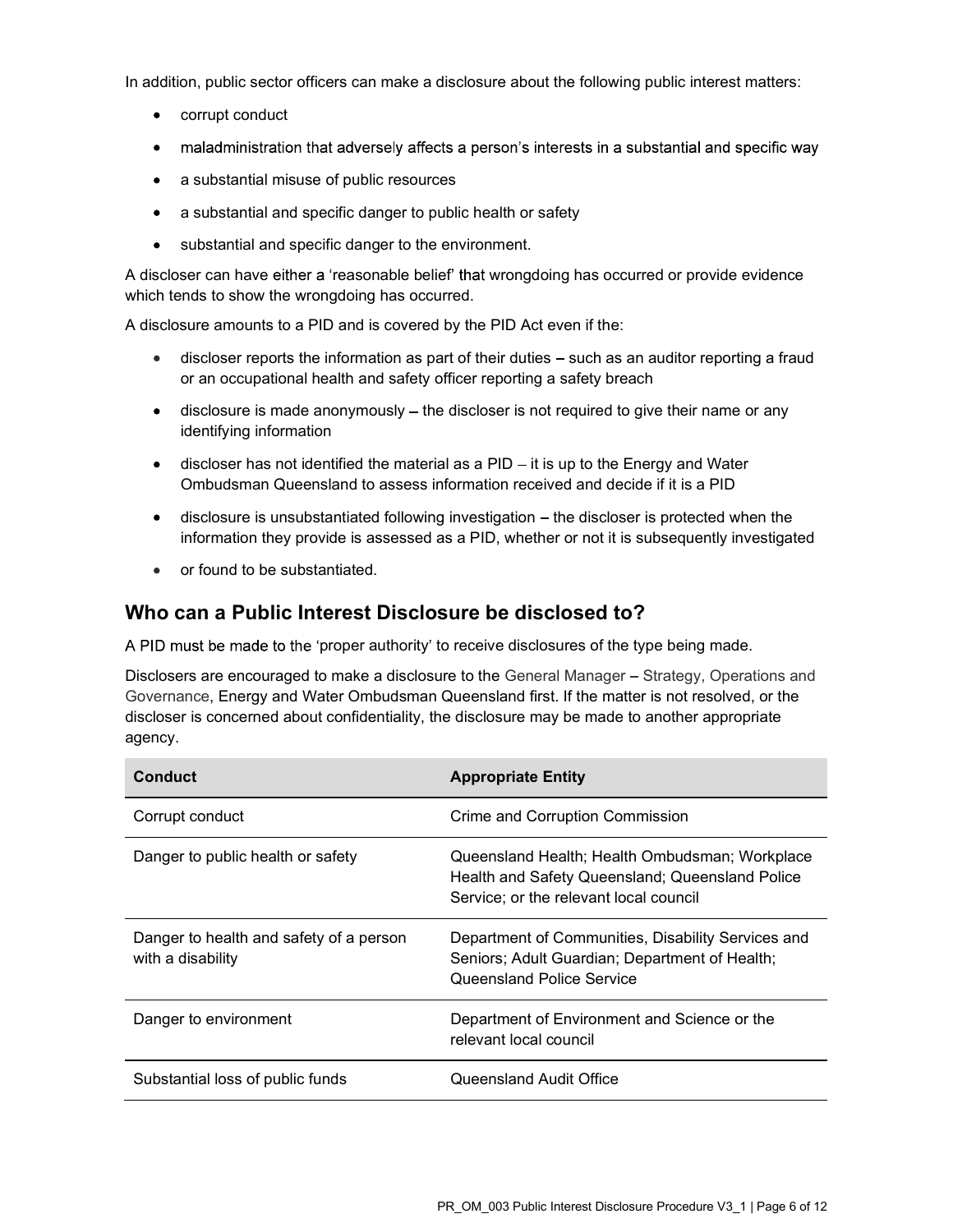| <b>Conduct</b> | <b>Appropriate Entity</b>                         |
|----------------|---------------------------------------------------|
| Reprisal       | Crime and Corruption Commission (a reprisal would |
|                | normally constitute corrupt conduct), Anti-       |

Discrimination Commission Queensland.

A disclosure can also be made to a journalist if the following conditions have been met:

- a valid PID was initially made to a proper authority, and
- the proper authority:
	- decided not to investigate or deal with the disclosure, or  $\circ$
	- investigated the disclosure but did not recommend taking any action, or  $\Omega$
	- $\circ$  failed to notify the discloser within six months of making the disclosure whether or not the disclosure was to be investigated or otherwise dealt with.

A person who makes a disclosure to a journalist in these circumstances is protected under the PID Act. However, disclosers should be aware that journalists are not bound under the confidentiality provisions of section 65 of the PID Act.

### How to make a Public Interest Disclosure

A discloser can make a PID in any way, including anonymously, either verbally or in writing. To assist in the assessment, and any subsequent investigation of a PID, disclosers are requested to:

- provide contact details (this could be an email address that is created for the purpose of making the disclosure or a telephone number)
- provide as much information as possible about the suspected wrongdoing, including:
	- who was involved
	- what happened  $\circ$
	- when it happened
	- where it happened  $\circ$
	- whether there were any witnesses, and if so who they are  $\circ$
	- any evidence that supports the PID, and where the evidence is located  $\Omega$
	- any further information that could help investigate the PID  $\circ$
- provide this information in writing.

Deciding whether a matter is a Public Interest Disclosure If there is any doubt as to whether a matter is a PID, further information may be obtained to inform the decision. If doubt still remains, the matter will be considered and managed as a PID.

Mere disagreements over policy do not meet the threshold for a PID under the PID Act.

It is an offence under the PID Act to intentionally give false or misleading information intending it be acted on as a PID. Team members may be subject to disciplinary action for intentionally giving false or misleading information in a PID, or during an investigation into a PID.

Where a discloser states they are making a PID, but it is assessed that the matter is not a PID the Energy and Water Ombudsman Queensland will advise the discloser:

that their information has been received but was not assessed as a PID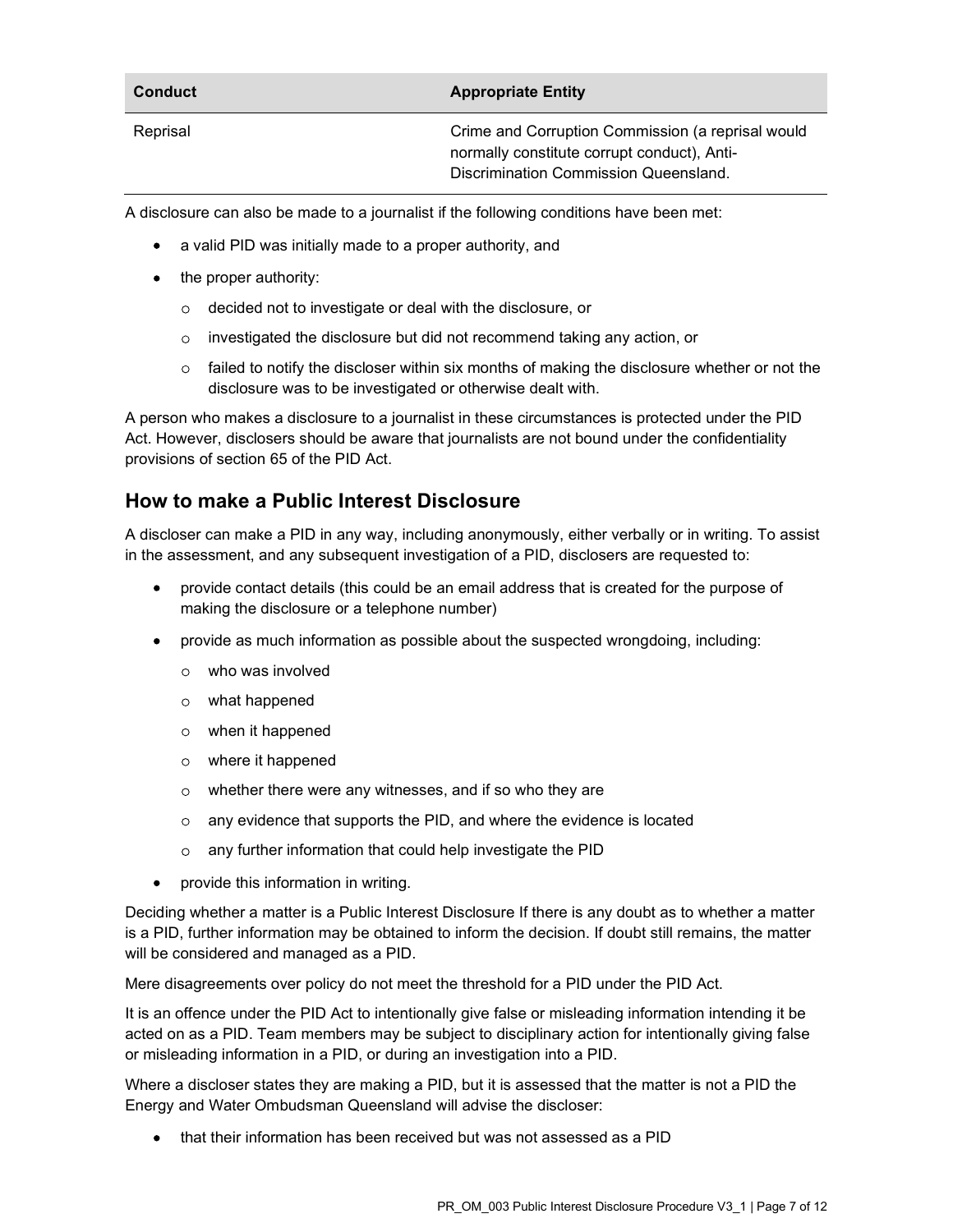- the reasons for the decision
- the review rights available if the discloser is dissatisfied with the decision and how to request review
- any action the Energy and Water Ombudsman Queensland proposes to take in relation to the matter
- any other options the discloser has in relation to the matter.

### Assessing a Public Interest Disclosure

The disclosure will be assessed in accordance with the PID Act, the PID standards, the Energy and Water Ombudsman Queensland PID Procedure and any other relevant procedure(s).

Once the matter has been assessed as a PID, the Energy and Water Ombudsman Queensland will advise the discloser:

- that their information has been received and assessed as a PID
- the action to be taken by the Energy and Water Ombudsman Queensland in relation to the disclosure, which could include referring the matter to an external agency, or investigating
- the likely timeframe involved
- the name and contact details of the Energy and Water Ombudsman Queensland support officer they can contact for updates or advice
- of the discloser's obligations regarding confidentiality
- the protections the discloser has under the PID Act
- the commitment of the Energy and Water Ombudsman Queensland to keep appropriate records and maintain confidentiality, except where permitted under the PID Act
- how updates regarding intended actions and outcomes will be provided to the discloser
- contact details for the Energy and Water Ombudsman Queensland Employee Assistance Program.

If the PID has been made anonymously and the discloser has not provided any contact details, the Energy and Water Ombudsman Queensland will not be able to acknowledge the PID or provide any updates.

### Internal controls, evaluation and monitoring

At the conclusion of a PID investigation, the General Manager – Strategy, Operations and Governance is responsible for assessing whether any change is needed to the Energy and Water Ombudsman Queensland policies, procedures or internal controls. The General Manager - Strategy, Operations and Governance will, within 60 days of the conclusion of the PID investigation, report to the Energy and Water Ombudsman with any recommendation for appropriate change. The General Manager – Strategy, Operations and Governance, as the nominated officer responsible for issues related to the management of PIDs, will conduct an annual review of the effectiveness of the Office's PID Management Plan and Procedure.

### Referring a Public Interest Disclosure

If the Energy and Water Ombudsman Queensland decides there is another proper authority that is better able to deal with the PID, the PID may be referred to that agency. This may be because: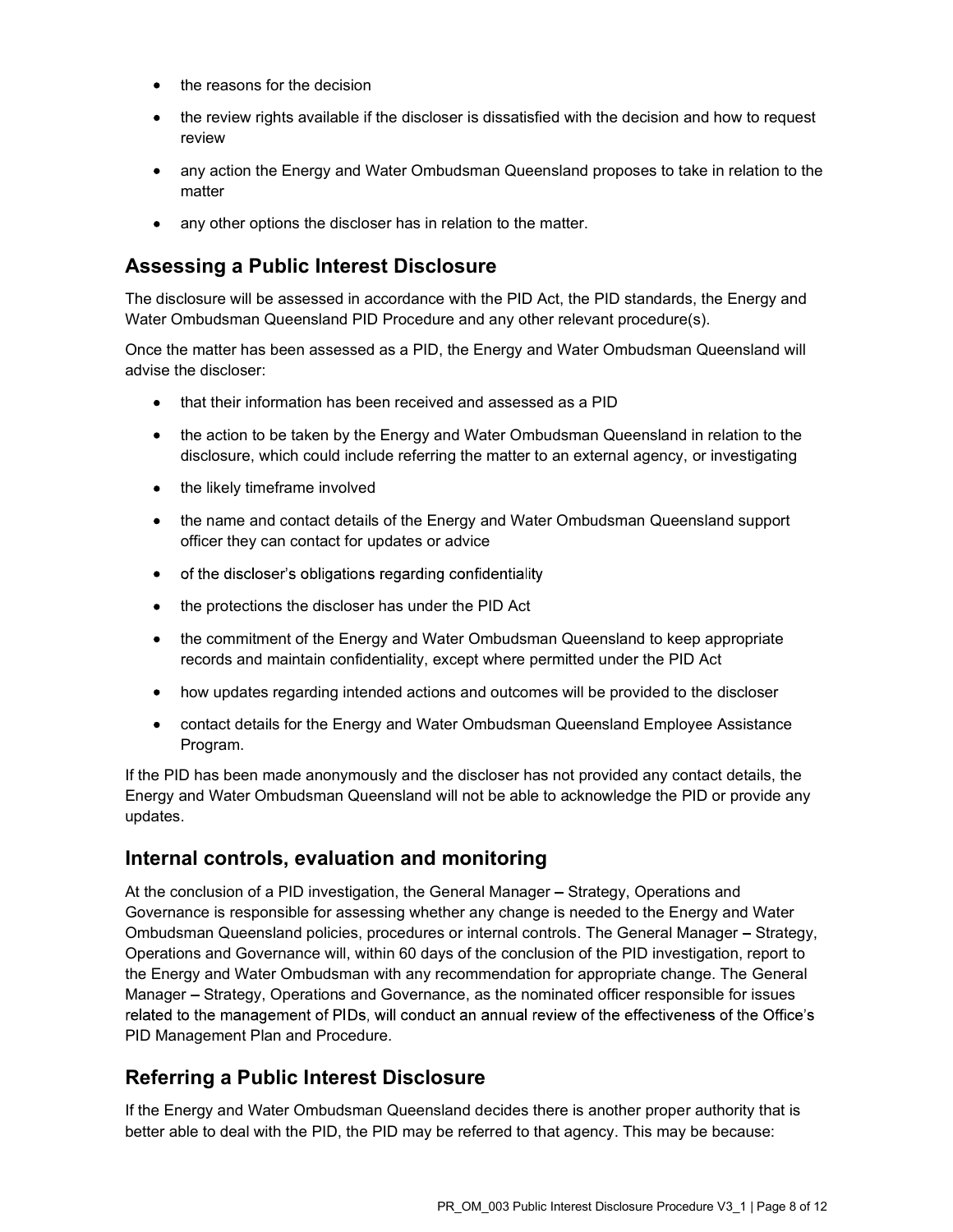- the PID concerns wrongdoing by that agency or a team member of that agency
- that agency has the power to investigate or remedy the matter.

Before referring the PID to another agency, the Energy and Water Ombudsman Queensland will conduct a risk assessment and will not proceed with the referral if there is an unacceptable risk of reprisal.

It may also be necessary to refer the PID to another agency because of a legislative obligation, for example, refer a matter to the Crime and Corruption Commission where there is a reasonable suspicion that the matter involves or may involve corrupt conduct (as required by section 38 of the Crime and Corruption Act 2001).

The confidentiality obligations of the PID Act permit appropriate officers of the Energy and Water Ombudsman Queensland to communicate with another agency about the referral of a PID. Officers will exercise discretion in their contacts with any other agency.

The discloser will be advised of the action taken by the Energy and Water Ombudsman Queensland.

### Risk assessment and protection from reprisal

Disclosers should not suffer any form of detriment as a result of making a PID. Upon receiving a PID, the Energy and Water Ombudsman Queensland will conduct a risk assessment to assess the likelihood of the discloser (or witnesses or affected third parties) suffering reprisal action as a result of having made the disclosure. This assessment will take into account the actual and reasonably perceived risk of the discloser (or witnesses or affected third parties) suffering detriment and will include consultation with the discloser.

A risk assessment will be undertaken if the discloser is anonymous on the basis of information available in the PID. The risk assessment will also take into account the risk to persons who may be suspected of making the PID.

Consistent with the assessed level of risk, the Energy and Water Ombudsman Queensland will develop and implement a risk management plan and arrange any reasonably necessary support or protection for the discloser (or witnesses or affected third parties).

The Energy and Water Ombudsman Queensland will regularly reassess the risk of reprisal while the PID is being managed, in consultation with the discloser, and review the risk management plan if required.

In the event of reprisal action being alleged or suspected, the Energy and Water Ombudsman Queensland will:

- attend to the safety of the discloser (or witnesses or affected third parties) as a matter of priority
- review its risk assessment, risk management plan and any protective measures needed to mitigate any further risk of reprisal
- manage any allegation of a reprisal as a PID in its own right.

### Declining to take action on a Public Interest Disclosure

Under the PID Act, the Energy and Water Ombudsman Queensland may decide not to investigate or deal with a PID in various circumstances, including:

- the information disclosed has already been investigated or dealt with by another process
- the information disclosed should be dealt with by another process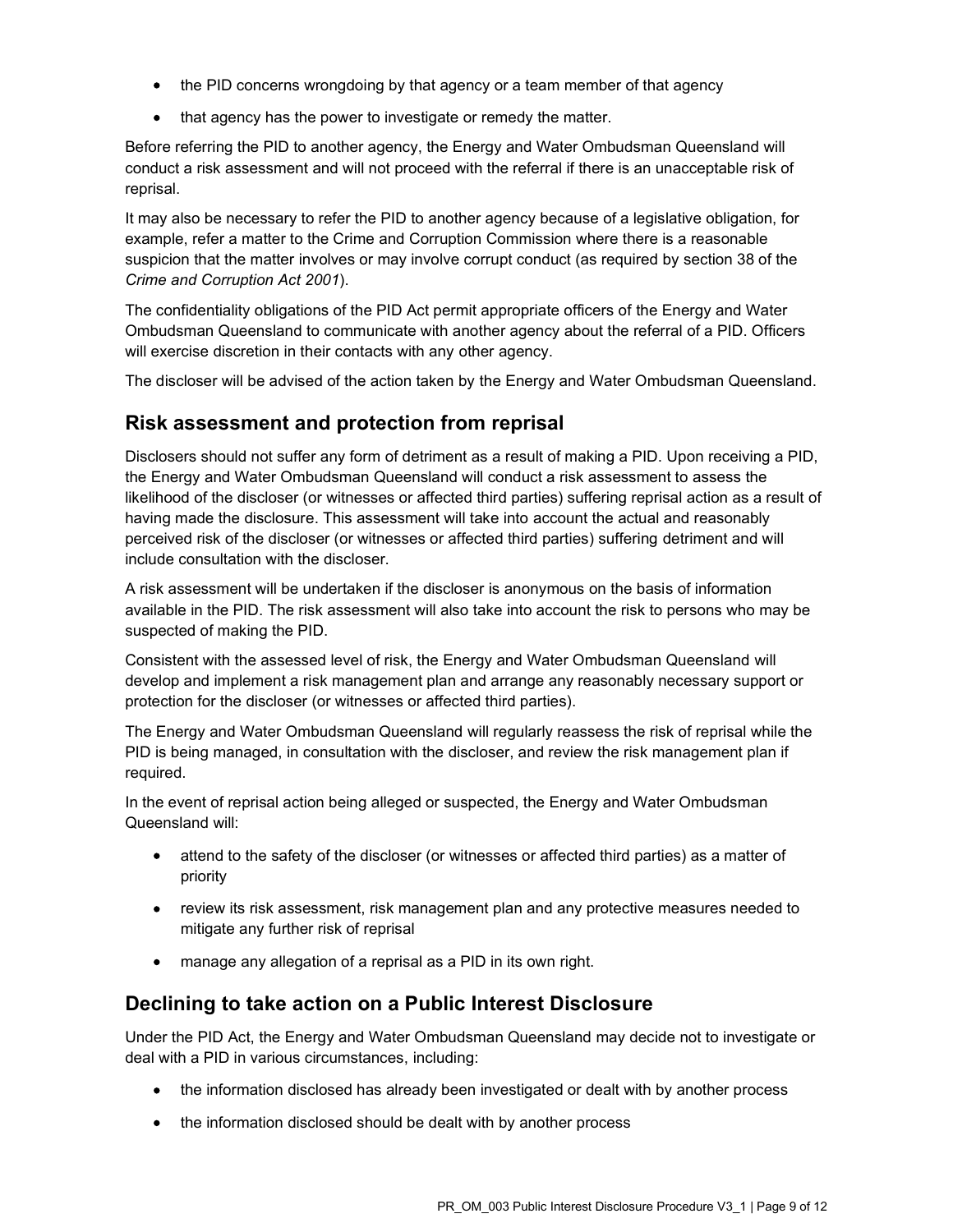- the age of the information makes it impractical to investigate
- the information disclosed is too trivial and dealing with it would substantially and unreasonably divert the Energy and Water Ombudsman Queensland from the performance of its functions
- another agency with jurisdiction to investigate the information has informed the Energy and  $\bullet$ Water Ombudsman Queensland that an investigation is not warranted.

If a decision is made not to investigate or deal with a PID the Energy and Water Ombudsman Queensland will give the discloser written reasons for that decision.

If the discloser is dissatisfied with the decision, they can request a review by writing to the Energy and Water Ombudsman within 28 days of receiving the written reasons for decision.

### Communication with disclosures

Under the PID Act, the Energy and Water Ombudsman Queensland must give reasonable information to a discloser.

The Energy and Water Ombudsman Queensland will acknowledge receipt of the PID in writing as soon as practicable. The discloser will be provided with information that meets the requirements of the PID Act and the standards issued by the Queensland Ombudsman, including:

- the action that will be taken in response to the PID
- the protections under the PID Act
- confidentiality obligations of the discloser and the Energy and Water Ombudsman Queensland
- support arrangements.

The Energy and Water Ombudsman Queensland will maintain contact with the discloser and provide regular updates during the management of the PID.

In accordance with the PID Act, after finalising action in response to the PID, the Energy and Water Ombudsman Queensland will advise the discloser in writing of the action taken and the results of the action.

### **Confidentiality**

While the Energy and Water Ombudsman Queensland will make every attempt to protect confidentiality, a discloser's identity may need to be disclosed to:

- provide natural justice to subject officers
- respond to a court order, legal directive or court proceedings.

The Energy and Water Ombudsman Queensland will ensure that communication with all parties involved will be arranged discreetly to avoid identifying the discloser wherever possible.

Disclosers should be aware that while the Energy and Water Ombudsman Queensland will make every attempt to keep their details confidential, it cannot guarantee that others will not try to deduce their identity.

### Support for disclosers

The Energy and Water Ombudsman Queensland recognises that providing appropriate support to a discloser is an important feature of effective PID management.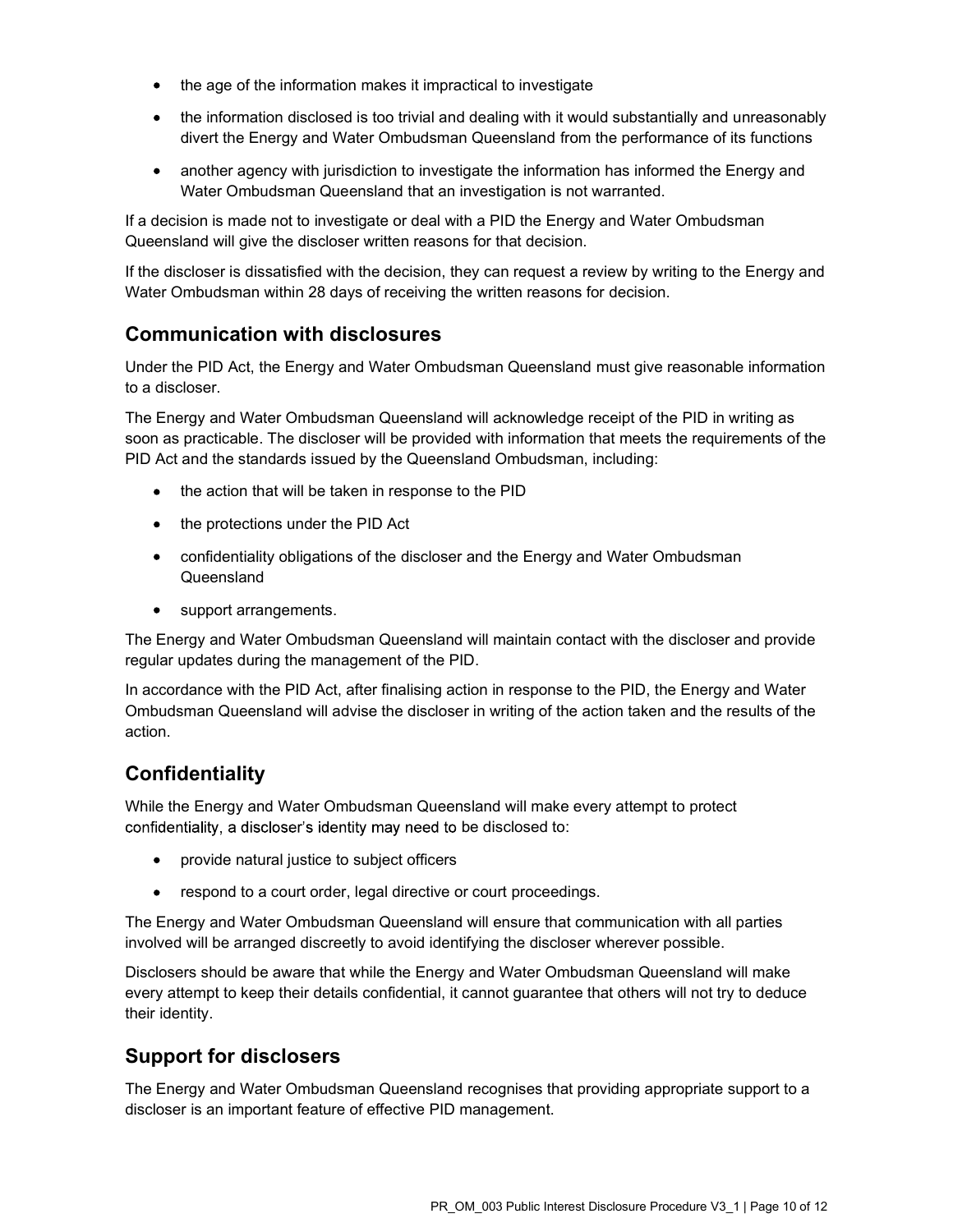An assessment will be undertaken to identify the support needs of the discloser. Where appropriate, a PID Support Officer will be assigned to the discloser. The PID Support Officer will assist the discloser to access information about PIDs, protections available under the PID Act and the PID management process. The PID Support Officer will proactively contact the discloser to offer support.

Information and support will be provided to the discloser until the matter is finalised.

Making a PID does not prevent reasonable management action. That means that the discloser will continue to be managed in accordance with normal, fair and reasonable management practices during and after the handling of the PID.

If a decision is made to investigate a PID, this will be done with consideration for the:

- principles of natural justice
- obligation under the PID Act to protect confidential information
- $\bullet$ obligation under the PID Act to protect officers from reprisal
- $\bullet$ interests of subject officers.

If as a result of investigation, the information about wrongdoing provided in the PID is substantiated, appropriate action will be taken.

Where the investigation does not substantiate wrongdoing, the Energy and Water Ombudsman Queensland will review systems, policies and procedures to identify whether there are improvements that can be made and consider if team training is required.

### Rights of subject officers

The Energy and Water Ombudsman Queensland acknowledges that for officers who are the subject of a PID the experience may be stressful. The Energy and Water Ombudsman Queensland will protect their rights by:

- assuring them that the PID will be dealt with impartially, fairly and reasonably in accordance with the principles of natural justice
- confirming that the PID is an allegation only until information or evidence obtained through an investigation substantiates the allegation
- providing them with information about their rights and the progress and outcome of any investigation
- referring them to the Employee Assistance Program for support.

Information and support will be provided to a subject officer until the matter is finalised.

### Recordkeeping

In accordance with its obligations under the PID Act and the Public Records Act 2002, the Energy and Water Ombudsman Queensland will ensure that:

- accurate data is collected about the receipt and management of PIDs
- anonymised data is reported to the Office of the Queensland Ombudsman in their role as the oversight agency, through the PID reporting database.

Records about disclosures, investigations, and related decisions will be kept secure and accessible only to appropriately authorised people involved in the management of the PID.